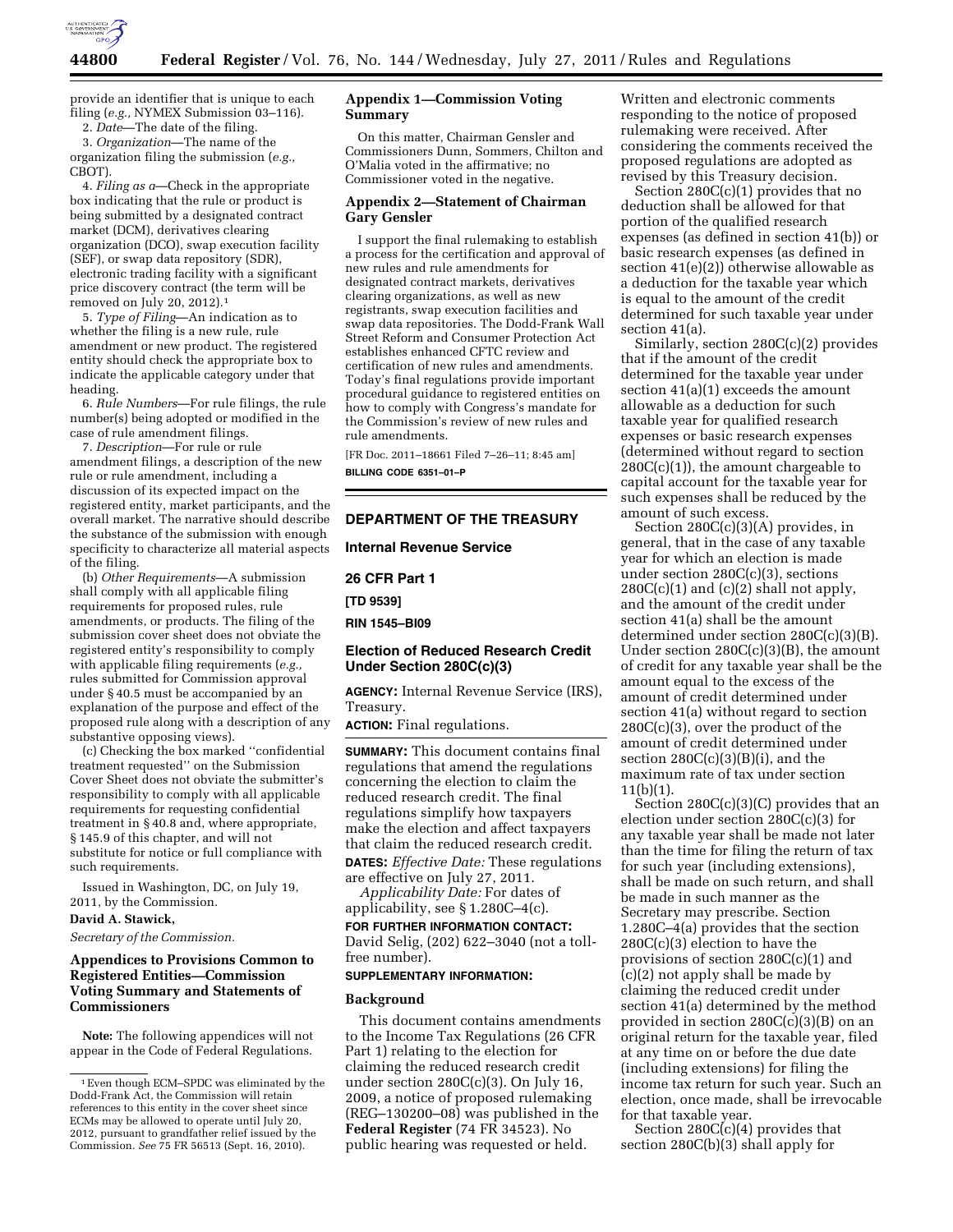purposes of section 280C(c). Under section 280C(b)(3), in the case of a corporation which is a member of a controlled group of corporations (within the meaning of section  $41(f)(5)$  or a trade or business which is treated as being under common control with other trades or businesses (within the meaning of section  $41(f)(1)(B)$ , section 280C(b) shall be applied under rules prescribed by the Secretary similar to the rules applicable under section  $41(f)(1)(A)$  and  $(f)(1)(B)$ .

Section 1.41–6(a)(1) provides that to determine the amount of research credit (if any) allowable to a trade or business that at the end of its taxable year is a member of a controlled group, a taxpayer must: (i) Compute the group credit in the manner described in § 1.41–6(b), and (ii) allocate the group credit among the members of the group in the manner described under § 1.41– 6(c). All members of the controlled group are required to use the same computation method, that is, the section 41(a)(1) method or the section 41(c)(5) alternative simplified research credit method, in computing the group credit for the credit year.

#### **Explanation and Summary of Comments**

These final regulations simplify the section 280C(c)(3) election to have the provisions of section 280C(c)(1) and (c)(2) not apply by requiring the election to be made on Form 6765, ''Credit for Increasing Research Activities.'' The form must be filed with an original return for the taxable year filed on or before the due date (including extensions) for filing the income tax return for such year. An election, once made for any taxable year, is irrevocable for that taxable year.

These final regulations also provide that each member of a controlled group may make the election under section  $280C(c)(3)$  after the group credit is computed and allocated under §§ 1.41– 6(b)(1) and 1.41–6(c).

One commentator was concerned that the controlled group rules in the proposed regulations might cause administrative complexity for some members of a controlled group filing a consolidated return because each member would be required to file a separate Form 6765 to make the election under section 280C(c)(3). Generally, the proposed regulations provided that each member of a controlled group of corporations (within the meaning of section 41(f)(5)), or a trade or business which is treated as being under common control with other trades or businesses (within the meaning of section 41(f)(1)(B)), could make the election

under section 280C(c)(3). In order to clarify and simplify the election procedure for members of consolidated groups, however, the final regulations add that only a common parent (within the meaning of  $\S 1.1502 - 77(a)(1)(i)$  of a consolidated group may make the election under section 280C(c)(3) on behalf of the members of the consolidated group. An attachment to a Form 6765 filed by a common parent of a consolidated group adequately identifying the members for which an election under section 280C(c)(3) is made is generally sufficient to clearly indicate the intent of the common parent to make the election for those members.

Another commentator believed that some members of a controlled group may fail to make a timely election under section 280C(c)(3) because, at the time of filing the Form 6765 with the original return, no credit was reported by such members. The election under section 280C(c)(3) may be made whether or not a taxpayer claims any amount of credit on its original return. An example has been added to the final regulations showing that a taxpayer may make an election under section 280C(c)(3) on its original return without reporting any credit.

#### **Special Analyses**

It has been determined that this Treasury decision is not a significant regulatory action as defined in Executive Order 12866. Therefore, a regulatory assessment is not required. It also has been determined that section 553(b) of the Administrative Procedure Act (5 U.S.C. chapter 5) does not apply to these regulations.

When an agency promulgates a final rule, the Regulatory Flexibility Act (5 U.S.C. chapter 6) requires the agency to ''prepare a final regulatory flexibility analysis'' with ''a description of and an estimate of the number of small entities to which the rule will apply.'' See 5 U.S.C. 604(a). Section 605 of the Regulatory Flexibility Act provides an exception to this requirement if the agency certifies that the final rule will not have a significant economic impact on a substantial number of small entities.

The final rule affects individuals and small businesses engaged in research activities under section 41. The IRS has determined that the final rule will have an impact on a substantial number of small entities. However, the IRS also has determined that the impact on entities affected by the final rule will not be significant. This determination is based on the fact that the regulations would simplify the procedure for making the

election for the reduced research credit under section 280C(c)(3)(C). Instead of requiring such an election to be made by claiming the reduced credit ''on an original return,'' the regulations specify that the election is made by clearly indicating an intent to make the election on Form 6765, ''Credit for Increasing Research Activities,'' which is attached to the return. This form requires only a minimal amount of time to complete and places no greater burden on the taxpayer than the current procedure. Accordingly, a final regulatory flexibility analysis is not required. Pursuant to section 7805(f) of the Internal Revenue Code, the notice of proposed rulemaking preceding these regulations was submitted to the Chief Counsel for Advocacy of the Small Business Administration for comment on its impact on small business.

#### **Drafting Information**

The principal author of these regulations is David Selig, Office of Associate Chief Counsel (Passthroughs and Special Industries). However, other personnel from the IRS and the Treasury Department participated in their development.

## **List of Subjects in 26 CFR Part 1**

Income taxes, Reporting and recordkeeping requirements.

## **Adoption of Amendments to the Regulations**

Accordingly, 26 CFR part 1 is amended as follows:

#### **PART 1—INCOME TAXES**

■ **Paragraph 1.** The authority citation for part 1 continues to read in part as follows:

**Authority:** 26 U.S.C. 7805 \* \* \*

■ **Par. 2.** Section 1.280C–4 is revised to read as follows:

#### **§ 1.280C–4 Credit for increasing research activities.**

(a) *In general.* An election under section  $280C(c)(3)$  to have the provisions of section 280C(c)(1) and (c)(2) not apply and elect the reduced research credit under section 280C(c)(3)(B) shall be made on Form 6765, ''Credit for Increasing Research Activities'' (or any successor form). In order for the election to be effective, the Form 6765 must clearly indicate the taxpayer's intent to make the section 280C(c)(3) election, and must be filed with an original return for the taxable year filed on or before the due date (including extensions) for filing the income tax return for such year, regardless of whether any research